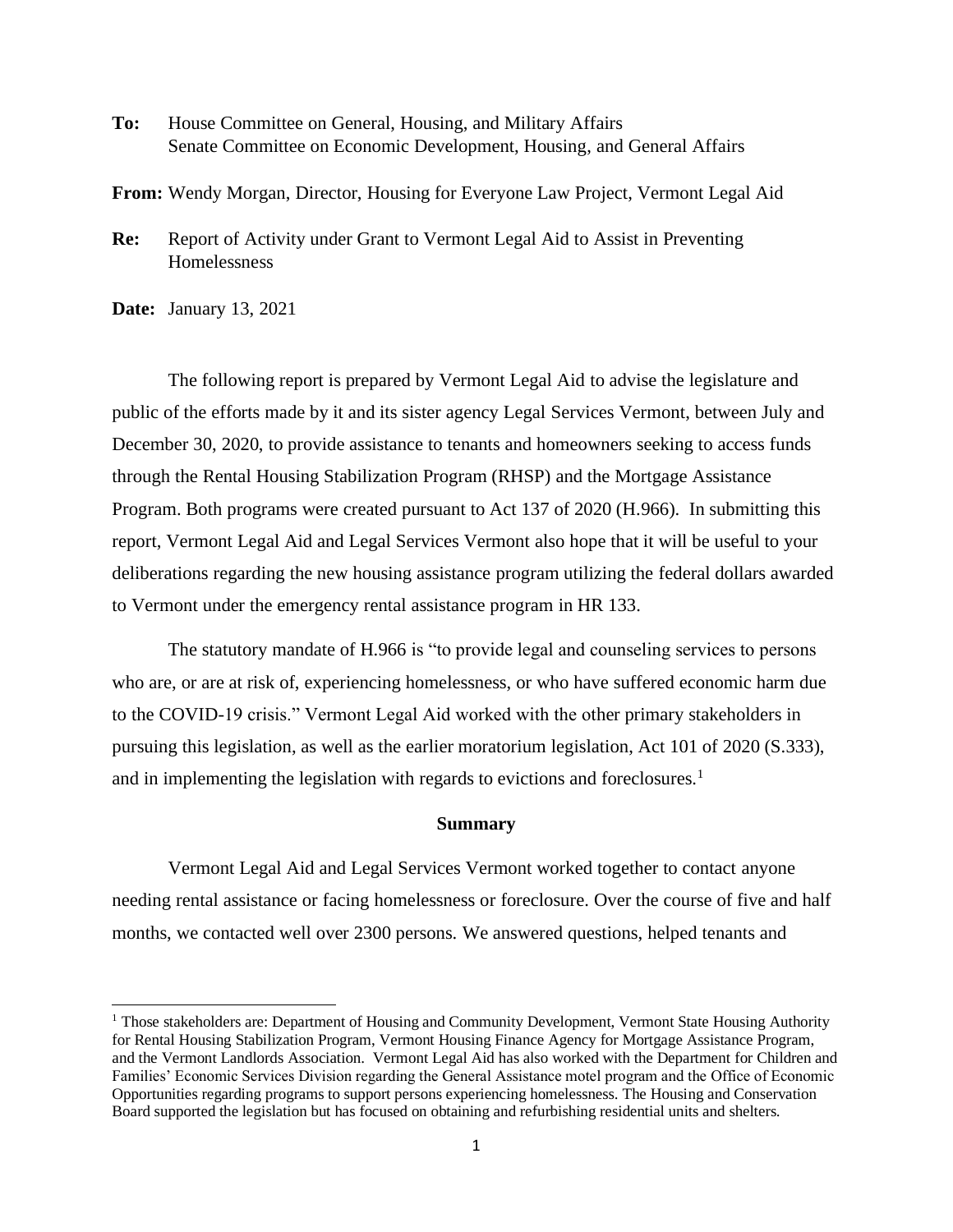homeowners file applications, represented persons facing homelessness, and secured dismissals of eviction actions.

In order to accomplish this, we hired and trained staff, created education and outreach materials, secured translations, advocated for agencies to expand and develop program coverage, develop applications, program materials, court forms and pleadings, and represent tenants in court and administrative hearings.

#### **I. Staffing and Program Design**

In recognition of the urgency of the task to help VSHA make the most of RHSP before the end of 2020, Vermont Legal Aid added three temporary staff to answer tenant questions, help tenants and their landlords apply, and take referrals from VSHA on incomplete applications, or applications where tenants indicated health and safety issues. Vermont Legal Aid and Legal Services Vermont also hired four attorneys to work on getting eviction cases resolved. These new attorneys joined current VLA and LSV attorney staff as we continued our work to maintain tenant subsidies, seek repairs of unsafe conditions, oppose illegal lockouts, and minimize homelessness. The project created pursuant to this grant was named the Housing for Everyone Law Project (HELP). Wendy Morgan was named director of HELP. Jean Murray and Jessica Radbord at Vermont Legal Aid and Maggie Frye at Legal Services Vermont provided substantial organization, training, supervision, and expertise for the implementation of the project.

HELP staff assisted tenants with the Rental Housing Stabilization Program and the Mortgage Assistance Program in four primary ways:

- (1) We responded to phone calls to our intake phone number and email requests submitted through our webpage, www.vtlegalaid.org
- (2) Vermont State Housing Authority (VSHA) referred to Vermont Legal Aid via email (a) incomplete applications, where either the tenant or landlord applied but the other did not, (b) tenants alleging life safety problems in their units that were in violation of the Vermont Rental Housing Health Code; and (c) tenants whose landlords applied for only half the rent arrearages and thereby retained the right to evict the tenants. HELP staff reached out to tenants and sometimes landlords to work with them to get payment of all rent due and resolve life-safety problems so RHSP could pay and the tenancy secured.

2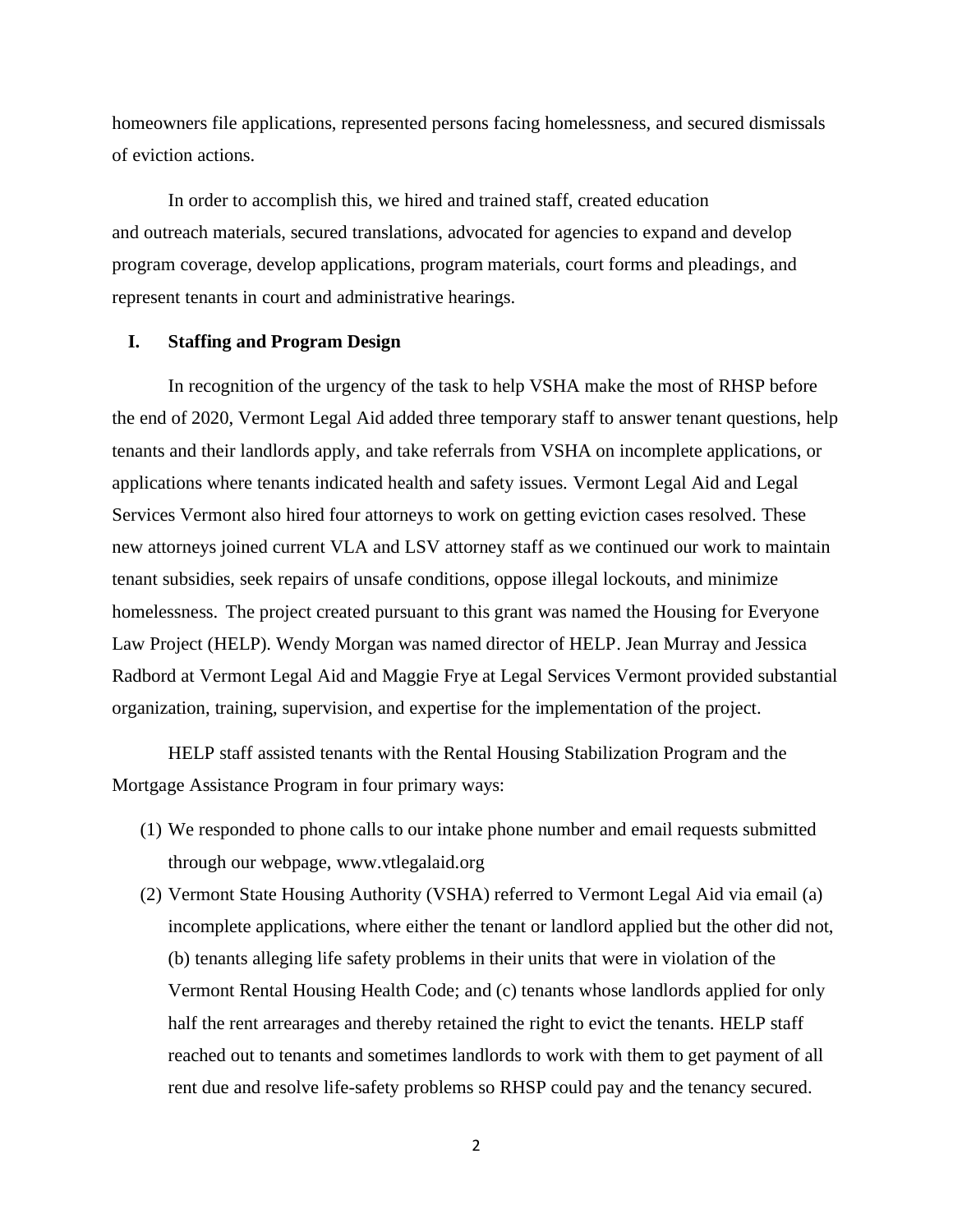- (3) Vermont Legal Aid and Legal Services Vermont worked to obtain contact information of defendant-tenants and mortgagors in pending eviction and foreclosure cases. We used case statistics obtained from the Vermont Judiciary and information obtained from County Court Operations Managers. We also directly contacted unrepresented landlords, and landlords' attorneys, to obtain contact information of defendant-tenants. Where possible, we reached out to defendants via phone call, text message, email or letters to offer our assistance. We helped those who responded to access the RHSP funds and secure dismissals of their pending eviction cases.
- (4) Persons experiencing homelessness who requested assistance in appealing shelter or motel terminations or denials, or were facing legal problems related to access to permanent housing, were referred to a designated team at Vermont Legal Aid and Legal Services Vermont.

#### **II. Rental Housing Stabilization Program (RHSP)**

The Rental Housing Stabilization Program provided funding to landlords on behalf of tenants in need of rental arrearage assistance or in need of assistance to move to new housing to avoid an eviction and possible homelessness. The program was administered by the Vermont State Housing Authority. Vermont Legal Aid created a detailed description of the program, see Attachment A starting page 9, which was translated into eight languages.

#### *1. Direct Requests for Assistance and Referrals from VSHA*

VSHA stood up the Rental Housing Stabilization Program (RHSP) on July 13, 2020. Since that time, Vermont Legal Aid's callback staff contacted or attempted to contact nearly 1150 tenants. Nearly all of them were interested in receiving information on the Rental Housing Stabilization Program; a small number also called inquiring about code enforcement, eviction, and mobile home lot rent.

#### *2. Housing Cases in General*

In addition to the above calls, Vermont Legal Aid staff have handled 304 cases assisting tenants in retaining housing or to address violations of Vermont Rental Housing Health Code, illegal lockouts and utility shutoffs. Following is the breakdown of the 178 cases *fully funded* by HELP: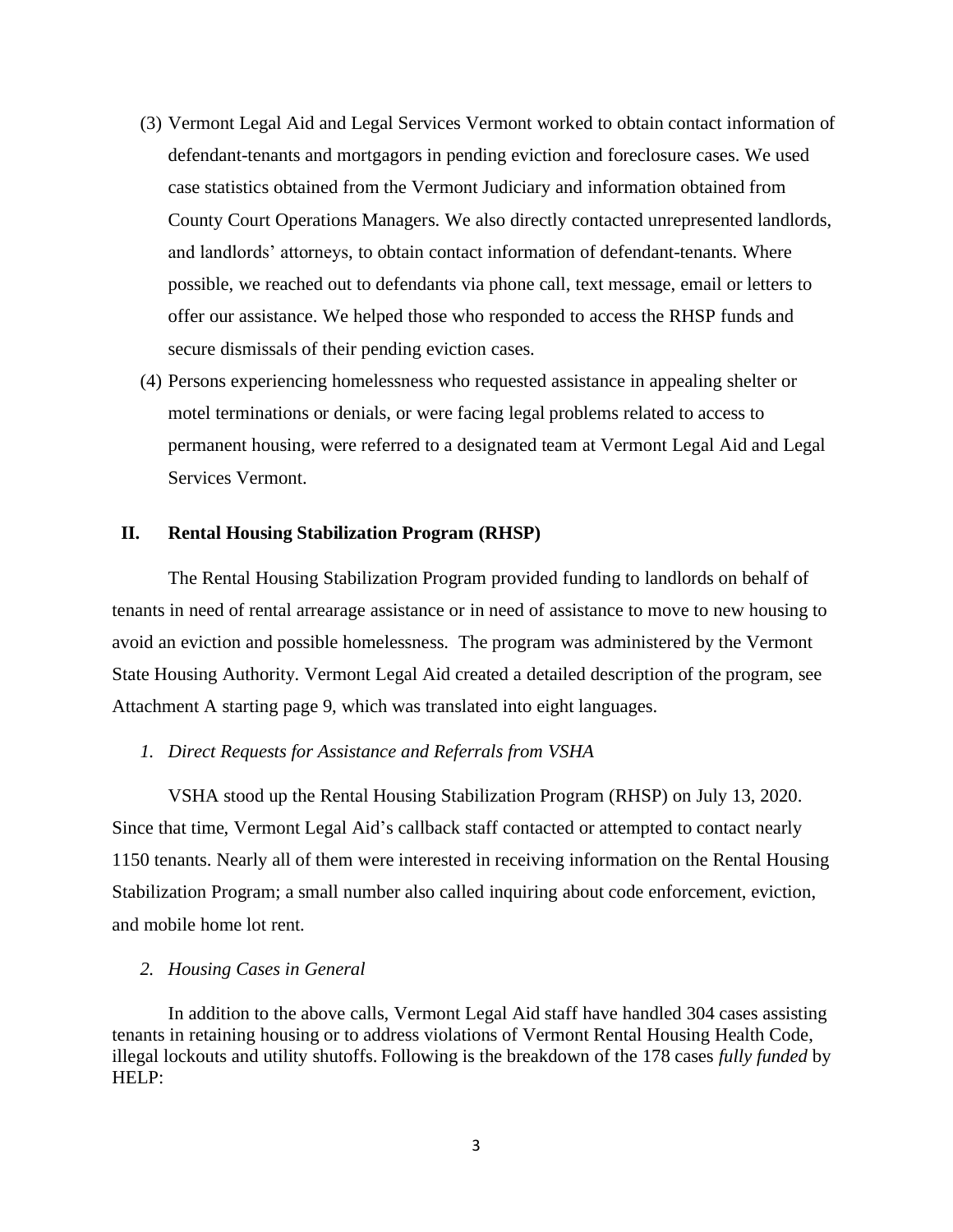- a) Evictions or terminations-80
- b) Other housing-58
- c) Code violations-16
- d) Lockouts-16
- e) Utility Shutoff-7

#### *3. Filed Eviction Cases*

In July and December, we obtained data from the Vermont Judiciary regarding all active eviction cases in Vermont courts. Vermont Legal Aid and Legal Services Vermont attorneys attempted to contact every defendant in an eviction case in order to use RHSP to dismiss their case. Vermont Legal Aid reviewed 514 of those files and contacted 668 of the unrepresented defendant-tenants; 71 defendants requested our representation. We also notified landlords of a way they could obtain RHSP payments in exchange for dismissing their cases.

By December 30, 2020, attorneys at Vermont Legal Aid and Legal Services Vermont had resolved 57 court cases providing landlords with nearly \$413,000 in back rent, costs, and attorneys' fees. VSHA reports that a total of 116 court cases (including ours), totaling nearly \$920,000, were resolved with RHSP payments.

RHSP acted as a complement to the eviction moratorium. With RHSP paying past due rent, far fewer cases were filed between March and December of 2020 (less than 50 filed per month) than had been filed during those same months in previous years (around 150 filed per month).<sup>2</sup> And even though 75% of eviction cases in Vermont are for non-payment of rent,<sup>3</sup> a number of cases filed for cause were also dismissed after an RHSP payment.

#### 4. *Mediation Program*

In many cases, the state of emergency and the eviction moratorium escalated the tension between landlords and tenants. In October, the Vermont Landlords Association and Vermont Legal Aid set up a voluntary mediation program that sought to help landlords and tenants resolve differences and maintain housing. The Landlords Association administered the program and

<sup>2</sup> Exact statistics are hard to come by this year because the Vermont Judiciary switched databases for three counties beginning in March, and for four more counties beginning in September.

<sup>&</sup>lt;sup>3</sup> "Eviction in Vermont, a Closer Look", Vermont Legal Aid, Inc., January 2019 found at: https://www.vtlegalaid.org/sites/default/files/Eviction-Report-VLA-3.18.19-web.pdf.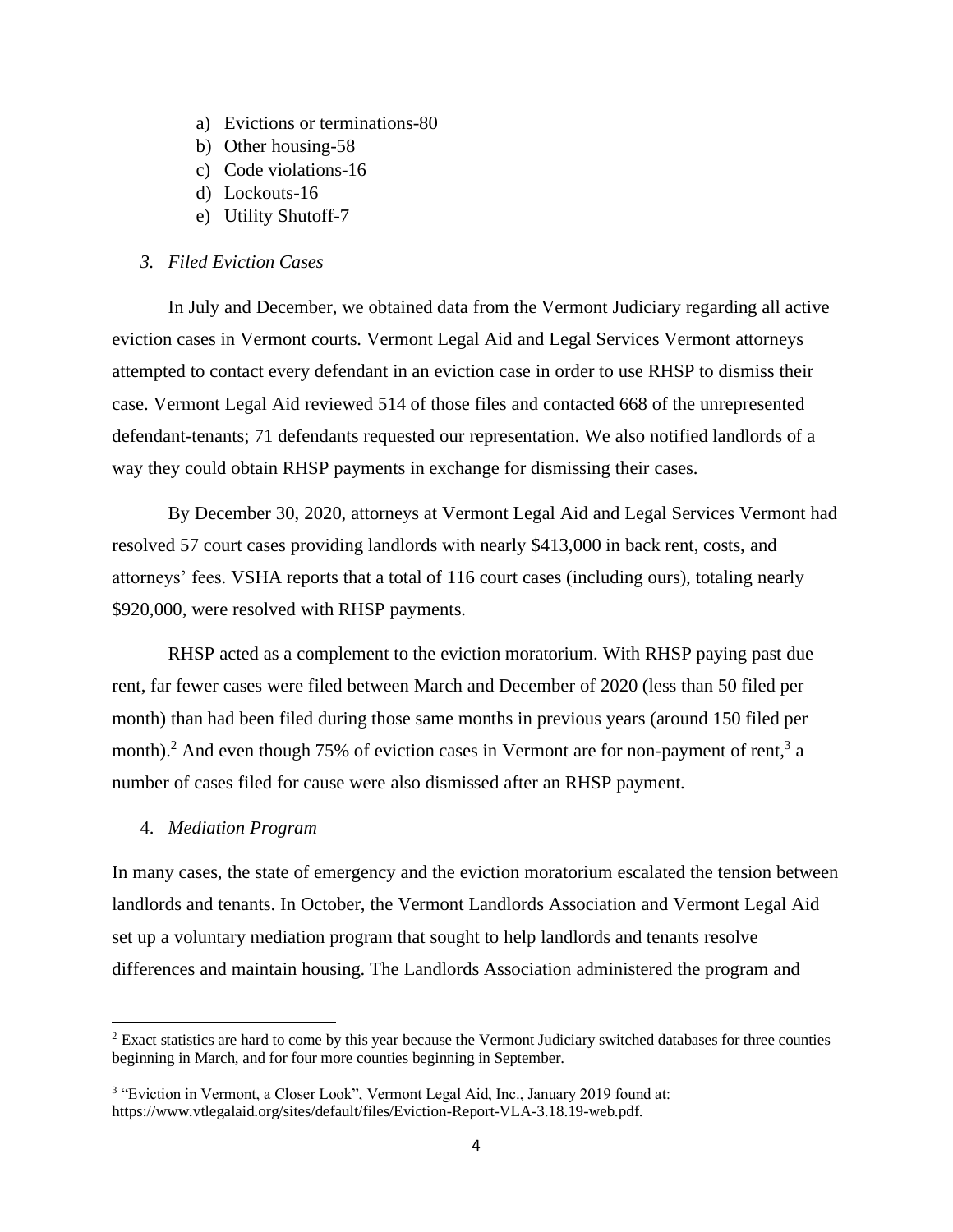together we recruited, trained, and contracted to pay five mediators. Vermont Legal Aid participated in three cases that were successfully mediated; another case was scheduled but resolved prior to the mediation.

#### *5. Vermont Supreme Court's Administrative Order 49*

On July 23, 2020, Vermont Legal Aid successfully obtained an amendment to the Vermont Supreme Court's Administrative Order 49, establishing special pleading requirements for both eviction and foreclosure proceedings potentially affected by the federal CARES Act, Pub. L. No. 116-136. That Act provides specific requirements for evictions for nonpayment from, and foreclosures of, properties financed by federally backed loans or participating in certain federal housing programs. Failure to comply with such pleading rule results in automatic dismissal of the court action.

#### **III. Mortgage Assistance Program (MAP)**

This program provided up to six months of mortgage payments to mortgage servicers on behalf of borrowers. All applications filed between July 13 and November 6, 2020 were considered for payment, with priority given to applicants with lower incomes. For more detail on the program, see Attachment B starting page 14.

Vermont Legal Aid effectively advocated to expand MAP to include mobile homeowners who were behind on mobile home loans, as well as payment of property taxes if the homeowner had a mortgage or mobile home loan; we were not successful in obtaining assistance for homeowners, often elderly and on a fixed income, who do not have a mortgage. One attorney and one paralegal, both working part time on this, were assigned to provide Vermont Legal Aid's assistance to homeowners on mortgage issues.

#### *1. Requests for Assistance:*

During the course of the MAP project, Vermont Legal Aid received and returned 93 requests for information or assistance.

#### *2. Filed Foreclosure Cases:*

Vermont Legal Aid prioritized giving assistance to homeowners with pending foreclosure cases. Once we received data from the Vermont Judiciary on pending foreclosures, we reviewed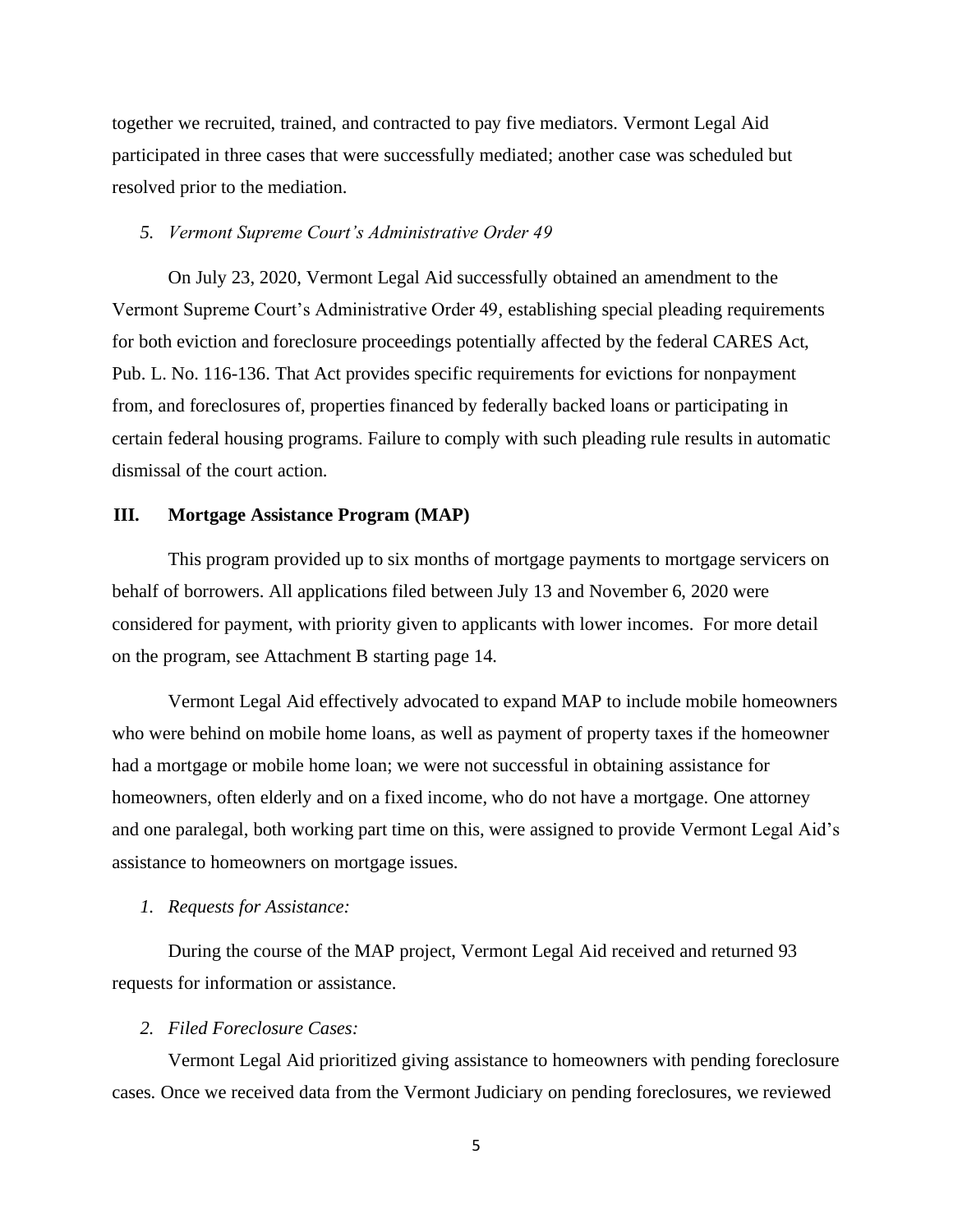and identified cases where defendants entered an appearance and were not represented by counsel. We also contacted the clerk in each county and requested contact information of those pro se defendants who had filed a notice of appearance in their case. We sent outreach letters offering to help in applying for mortgage assistance to defendants across the fourteen counties.

Finally, the foreclosure attorney reviewed all foreclosure actions filed since the state of emergency was declared and determined whether any of those cases were filed in compliance with the CARES Act moratorium against foreclosure or the various foreclosure moratoria in effect that sought to protect homeowners with federally-backed mortgages. As mentioned in Part II., that additional protection afforded to the mortgagors was a direct result of our advocacy efforts. Our foreclosure attorney provided limited representation to a number of financially struggling homeowners threatened with or already facing foreclosure actions. In two cases, she successfully assisted homeowners in resolving active foreclosure cases, resulting in dismissal of those actions. In others, using both legal advocacy skills and assisting clients to access MAP payments, the attorney resolved clients' mortgage defaults before they escalated to a foreclosure actions.

#### **IV. Support for Persons Experiencing Homelessness**

Legal Services Vermont received a total number of 212 contacts to the hotline from July 1, 2020, through January 5, 2021, for issues relating to homelessness. In addition, attorneys at Vermont Legal Aid in medical-legal partnerships, received requests for similar assistance. In total, attorneys assisted 59persons experiencing homelessness.

In addition, Vermont Legal Aid advocated with the Department for Children and Families on behalf of persons experiencing homelessness to ensure that their due process rights were respected during the public health crisis and that the interim rules were appropriate, fair, and met the needs of persons with disabilities. Our objective was to help any person experiencing homelessness retain safe shelter and access short-term, and permanent rental subsidies so that they could quickly exit homelessness.

#### **V. Outreach, Translation and Interpretive Services**

Our outreach covered regular Covid-19 web updates at vtlawhelp.org, Front Porch Forum, mass mailings to community partners, and emails to our clients regarding Covid-19

6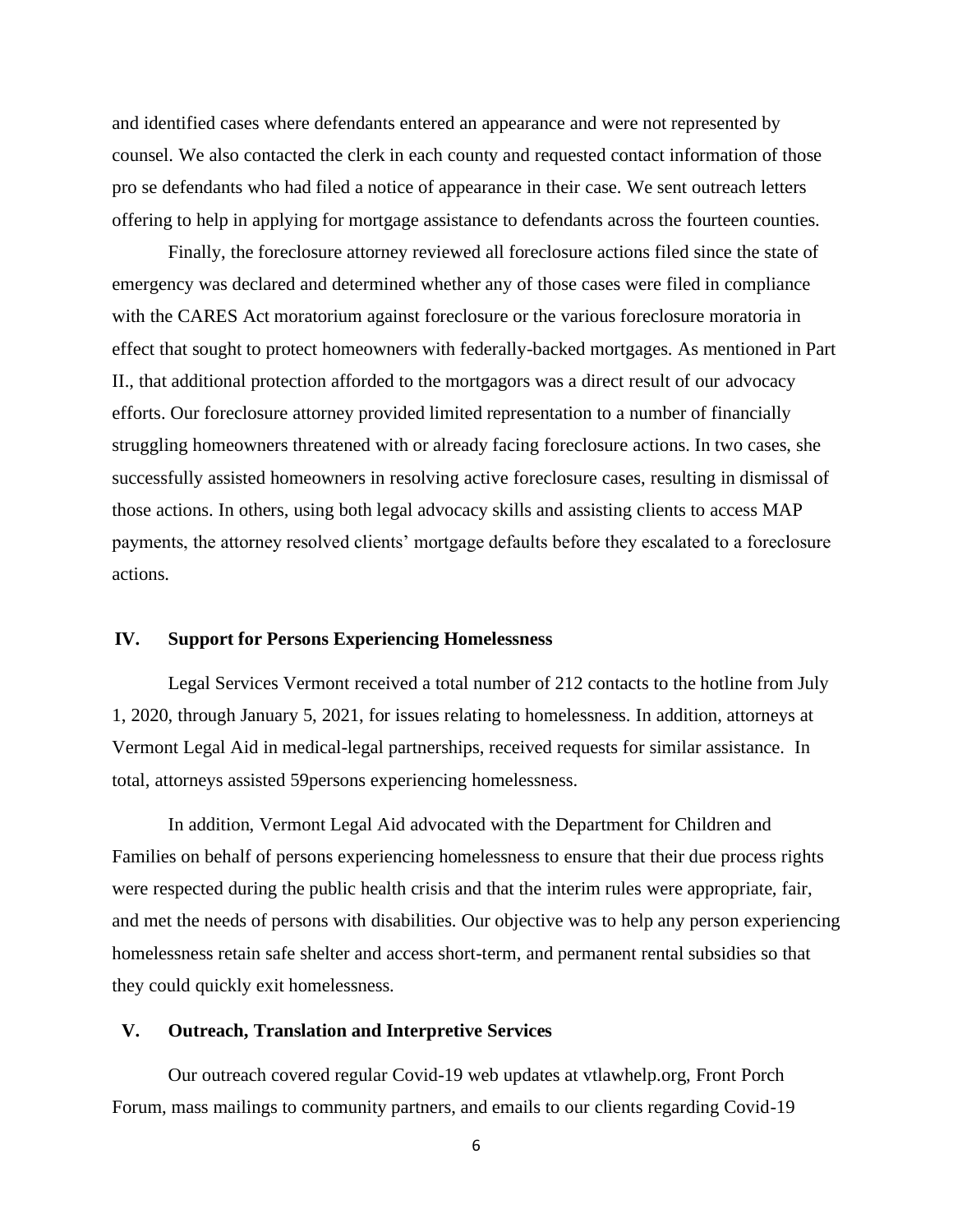financial assistance programs for them to send to friends and relatives. We did social media posts as the programs and deadlines changed, including posts in eight languages directing readers to the translated FAQs described below.<sup>4</sup> We also held and posted four virtual town halls for community advocates and others on the eviction and foreclosure moratorium and rental and mortgage assistance. 5

Our Frequently Asked Questions (FAQs) outlining the Rental Housing Stabilization Program, Attachment A, were translated into eight languages: Arabic, Burmese, French, Kirundi, Nepali, Somali, Spanish, and Swahili. With a focus on longer term housing retention, we had the Illustrated Guide to Renting in Vermont translated into the three languages into which it had never been translated.<sup>6</sup>

We had only one request for interpretive services, which we were able to handle in-house.

#### **Closing Statement**

The pandemic has disproportionately aggravated the lives of poor and low-income tenants and homeowners. Their lack of access to devices and phone or Internet service was one of the most difficult hurdles for our teams to overcome. Our two organizations went to great lengths to provide information about the RHSP and MAP programs to those who struggled to remain housed during the Covid-19 crisis.

I want to thank the dedicated HELP staff at Vermont Legal Aid and Legal Services Vermont for all the work they did over the last six months to ensure that as many Vermont renters as possible would remain in their homes: Noura Eltabbakh, Margaret Frye, Maria Gamache, Laura Gans, Skye Jackson, Jean Murray, Grace Pazdan, Bradley Showman, Ruth Welch, and Wendy Xu.

<sup>4</sup> For example, see this page and scroll down to the images of translated text. <https://www.facebook.com/VermontLegalAid/photos>

<sup>5</sup> <https://vtlawhelp.org/covid-town-halls>

<sup>6</sup> <https://vtlawhelp.org/landlord-tenant-renter#illustrated-guide>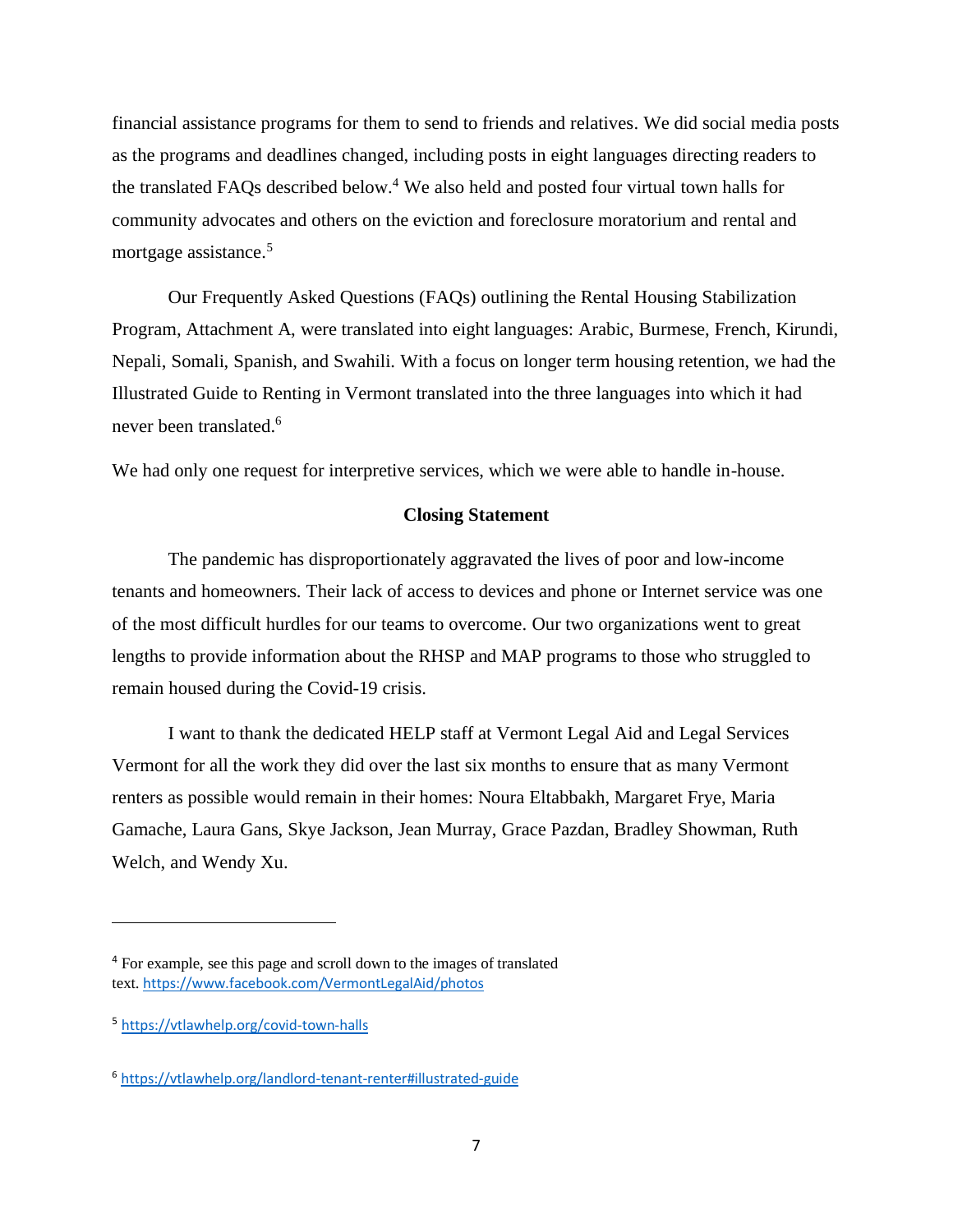The working relationship among the Department of Housing and Community Development, Vermont State Housing Authority, Vermont Landlords Association, and Vermont Legal Aid, has been remarkable. We were guided by the goal of all Vermonters retaining or obtaining housing during the pandemic, driven to maximize the benefit the federal dollars provided to as many Vermont tenants and landlords as possible.

Most importantly, we wish to thank the legislature for providing us the funding that enabled us to assist Vermonters in accessing rental and mortgage assistance. Although it was difficult to stand up our small portion of the overall program while hiring staff and consulting on the two programs, we were pleased to have this opportunity to deliver our services and coordinate our efforts with government agencies and partners to help Vermont and Vermonters. As the Covid-19 outbreak has been escalating in our country, we hope that our services have substantially contributed to the wellbeing of the poor and prioritized the needs of the least fortunate.

Thank you.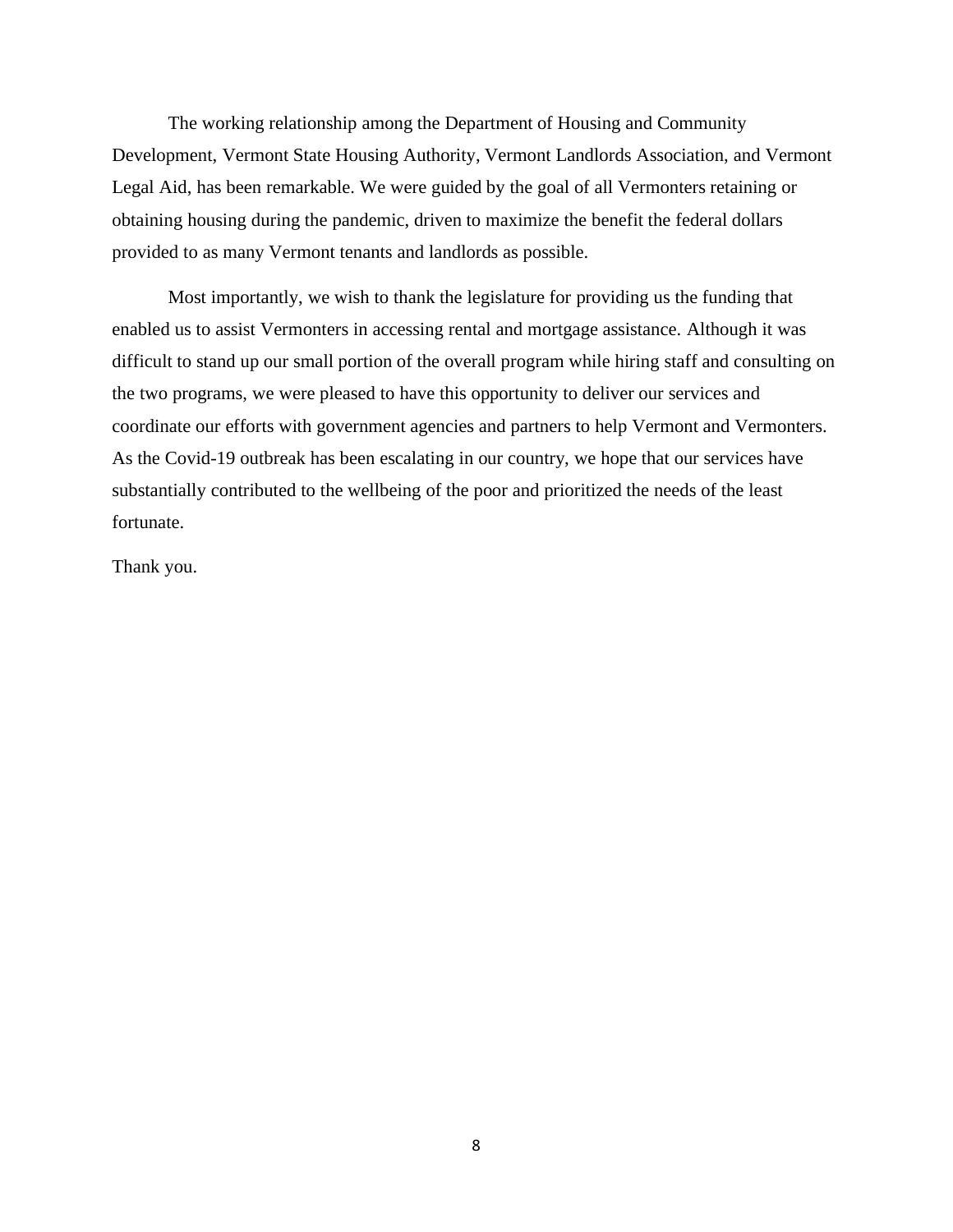#### **Attachment A**

**The below text was available In July, 2020 –through December 11, 2020 on** 

<https://vtlawhelp.org/coronavirus-updates#rent> **and was available in Translations**: العربية [/ Arabic;](https://vtlawhelp.org/money-for-past-due-rent#arabic) [Af-](https://vtlawhelp.org/money-for-past-due-rent#mai-mai)[Mai-Mai / Mai Mai;](https://vtlawhelp.org/money-for-past-due-rent#mai-mai) [Af Soomaali / Somali;](https://vtlawhelp.org/money-for-past-due-rent#somali) [官](https://vtlawhelp.org/money-for-past-due-rent#mandarin)话 [/ Mandarin Chinese;](https://vtlawhelp.org/money-for-past-due-rent#mandarin) [नेपाली](https://vtlawhelp.org/money-for-past-due-rent#nepali) / [Nepali;](https://vtlawhelp.org/money-for-past-due-rent#nepali) Tiế[ng Vi](https://vtlawhelp.org/money-for-past-due-rent#vietnamese)ệt / [Vietnamese;](https://vtlawhelp.org/money-for-past-due-rent#vietnamese) မြန်မာစာ [/ Burmese;](https://vtlawhelp.org/money-for-past-due-rent#burmese) [Español / Spanish.](https://vtlawhelp.org/money-for-past-due-rent#spanish)

## **Overview and Frequently Asked Questions of Rental Housing Stabilization Program**

*Information Correct as of 7/24/2020*

#### **Key phone numbers and web pages:**

- Vermont Legal Aid (VLA)/Legal Services Vermont (LSV) intake line: 1-800-889-2047
- Vermont Legal Aid/Legal Services Vermont legal help website: https://vtlawhelp.org/money-forpast-due-rent
- Emergency Housing: Benefits Service Center 1-800-479-6151 or 2-1-1
- Rental Housing Stabilization Program Application: [https://www.vsha.org/rental-housing](https://www.vsha.org/rental-housing-stabilization-program/)[stabilization-program/](https://www.vsha.org/rental-housing-stabilization-program/)
- VT Landlords Association: 802-985-2764 or 888-569-7368
- VSHA Payment Standards: [https://www.vsha.org/wp/wp-content/uploads/2020/02/FY2020-](https://www.vsha.org/wp/wp-content/uploads/2020/02/FY2020-Voucher-Payment-Standards_.pdf) [Voucher-Payment-Standards\\_.pdf](https://www.vsha.org/wp/wp-content/uploads/2020/02/FY2020-Voucher-Payment-Standards_.pdf)

#### **ELIGIBILITY**

#### **Who is eligible?**

Households who are behind on their rent or lot rent are eligible for financial help. A "household" might be you and your family, or you and your roommates. You are called the "tenant."

#### **Where does the money go?**

Money will be paid directly to current or future landlords or lot owners, if they agree to certain terms. The money will be a grant that does not have to be paid back.

#### **What situations are eligible for a grant?**

1. Tenant with unpaid rent applies together with landlord who wants to get paid and keep the tenant.

- YES This situation is eligible for help.
- 2. Tenant who needs a security deposit and the advance rent required to move to a more affordable unit applies together with new landlord ready to rent to them.
	- YES This situation is eligible for help.

3. Landlord is owed rent but the tenant hasn't responded to them, and has not replied to the landlord's grant application to VSHA.

• YES – The landlord can get half the rent owed and can end the tenancy. The tenant will have to move out after the eviction process.

4. Vermonter living in a motel paid for by General Assistance in any month since March, after they have worked with a coordinated entry program.

• YES – Call 211 or go to [helpingtohousevt.org](https://helpingtohousevt.org/) to find a coordinated entry program and get help.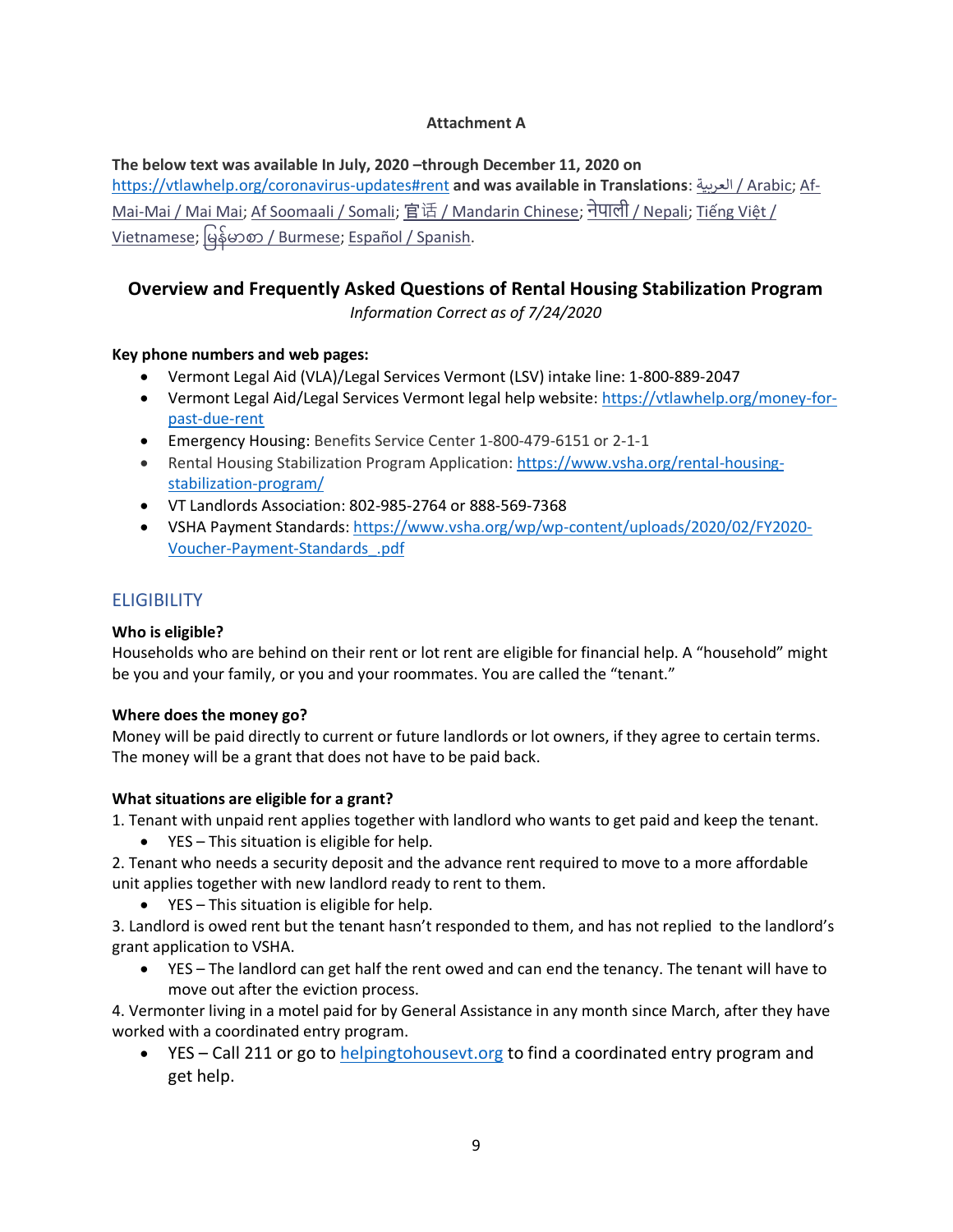#### **Is there an income limit to get this money?**

No. There is no income test for this assistance.

#### **Do I need to have lost income due to COVID to be eligible?**

No.You do not need to have lost income for a COVID-related reason in order to get this financial help.

#### **I am facing financial hardship due to COVID, but paid my rent using savings or borrowed money. Am I eligible?**

No. To be eligible for back-rent assistance through this program, you and your landlord must certify that you currently owe rent, and that money is paid directly to your landlord. Unfortunately, if you have used other funds and do not currently owe rent, you are not eligible for this grant.

#### **My apartment needs repairs. Am I eligible?**

Rental units are eligible for assistance if they meet the Vermont Rental Housing Code or will meet it within 30 days. However, if your unit has serious life safety code violations, back rent money is not available until repairs are made. The list of violations is on the application and includes problems like:

- fuel leaks
- flooding
- no hot water
- no toilet
- electrical problems that could result in shock or fire
- etc.

In your application, if you note that your unit has serious life safety code violations, you will be referred to the local Town Health Officer and Vermont Legal Aid.

#### **What does "homelessness" mean in this context?**

For the purpose of this program, someone is considered "homeless" if they got emergency housing assistance through DCF Economic Services in any month since March 2020.

#### **My landlord already filed an eviction case in court. Am I still eligible?**

Yes. In fact, if your landlord accepts grant money, they must drop any pending eviction case.

## APPLICATION

#### **How do I apply as a tenant?**

We recommend that you start by talking with your landlord about applying and confirming how much rent is owed. As a tenant, you can apply by downloading, saving and filling out the application found on the Vermont State Housing Authority (VSHA) website: [https://www.vsha.org/wp/wp](https://www.vsha.org/wp/wp-content/uploads/2020/07/RENTAL-HOUSING-STABILIZATION-PROGRAM-TENANT-APPLICATION.._.pdf)[content/uploads/2020/07/RENTAL-HOUSING-STABILIZATION-PROGRAM-TENANT-APPLICATION..\\_.pdf.](https://www.vsha.org/wp/wp-content/uploads/2020/07/RENTAL-HOUSING-STABILIZATION-PROGRAM-TENANT-APPLICATION.._.pdf)

Your landlord must also fill out the Landlord Certification found on the VSHA website: [https://www.vsha.org/wp/wp-content/uploads/2020/07/RENTAL-HOUSING-STABILIZATION-PROGRAM-](https://www.vsha.org/wp/wp-content/uploads/2020/07/RENTAL-HOUSING-STABILIZATION-PROGRAM-Landlord-APPLICATION.._-002.pdf)[Landlord-APPLICATION..\\_-002.pdf.](https://www.vsha.org/wp/wp-content/uploads/2020/07/RENTAL-HOUSING-STABILIZATION-PROGRAM-Landlord-APPLICATION.._-002.pdf)

The amounts of back rent listed on these applications should match. Once VSHA Vermont State Housing Authority receives both of these forms, they will make a decision within 10 days.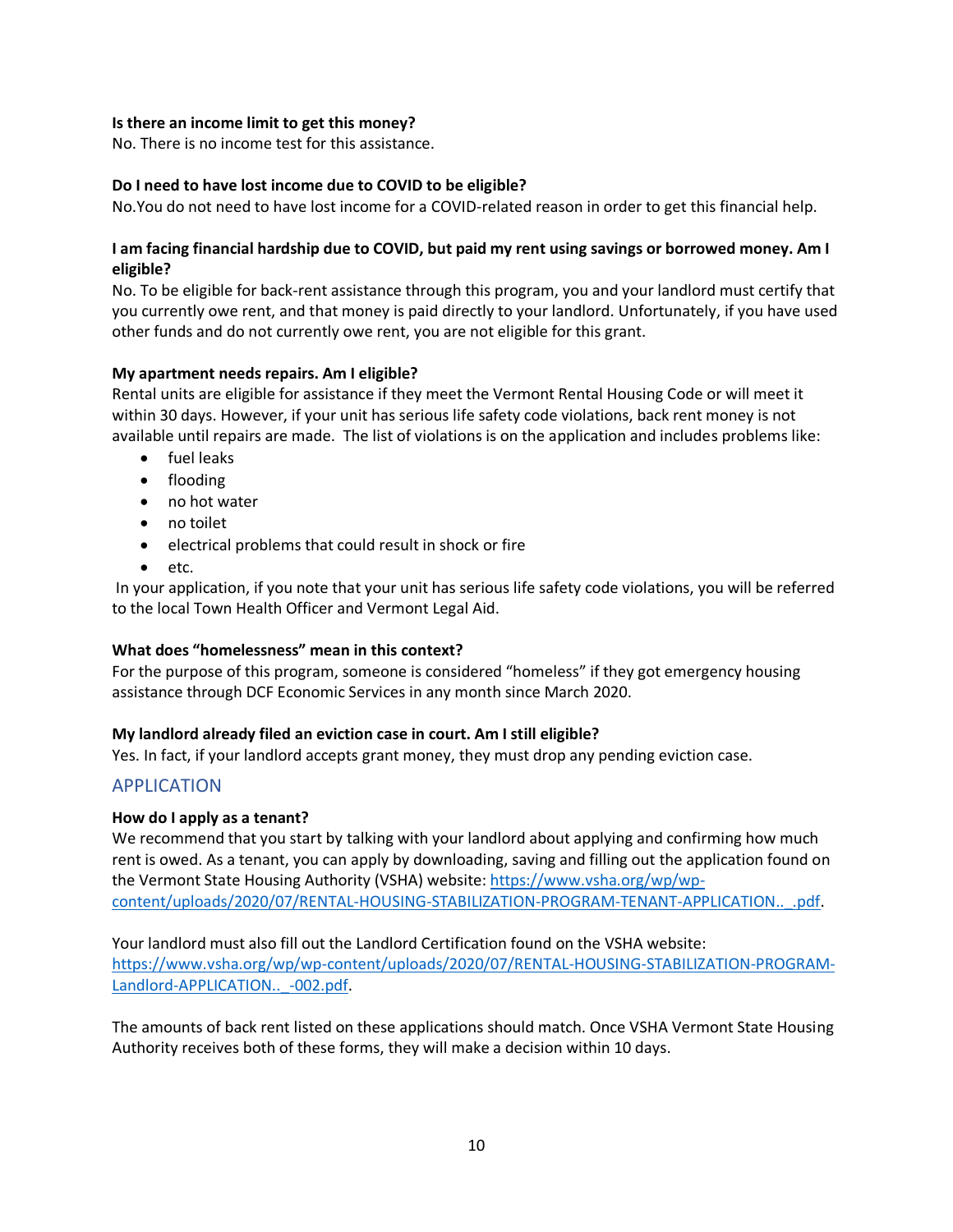#### **Will my landlord be told if I apply?**

We recommend that you speak with your landlord before you apply to confirm how much rent they think you owe and ask them for the legal name of your landlord's business. Your landlord needs to submit documents before your application is complete. If your landlord does not want to participate in the program, contact Vermont Legal Aid for help.

#### **Do I need to print and sign this application?**

No, you can type your name in the signature line instead of printing and signing the document. Be sure to download and save the application to your computer or other device before filling it out. Once it is filled out, you can email it to [rentrelief@vsha.org.](mailto:rentrelief@vsha.org)

#### **If I have roommates, do we each apply?**

If your household has one rental agreement with the landlord, you should submit **one application** that includes all of the rent owed by all roommates.

#### **How does a landlord apply?**

To apply, landlords must complete a certification form, a direct deposit form, and a W-9 form. They are all found on the VSHA website: [https://www.vsha.org/rental-housing-stabilization-program/.](https://www.vsha.org/rental-housing-stabilization-program/) They must also give VSHA a voided check. VT Landlords Association (802-985-2764 or 888-569-7368) is providing help to landlords who are applying.

#### **If a tenant applies, does a landlord have to participate? What happens if they don't?**

Landlords may choose not to participate in this program. Participation requires them to agree to certain things like waiving late fees and not evicting for non-payment for some time. They may decide they do not want to agree with those terms. If you owe back rent and are facing eviction, you can contact us at Vermont Legal Aid at 1-800-889-2047 for advice.

#### **What do I have to do to apply if I am homeless?**

If you are applying for money to help with a security deposit and rent to move in, both you and your soon-to-be-landlord will need to send in applications. The applications should say:

- 1. the amount of security deposit, and
- 2. how much advance rent is required to move in.
- These amounts should be the same on both applications.

If you are homeless and need an ongoing rental subsidy, VSHA will tell you to work with Coordinated Entry first. Call 211 or go to [helpingtohousevt.org](https://helpingtohousevt.org/) to find a coordinated entry program.

#### **What does it mean for a tenancy to be "unsustainable"? Who should check that box on the application?**

Your tenancy is "unsustainable" if  $-$  regardless of income or expense changes because of COVID-19  $$ your current unit was unaffordable for your household. You may be in this situation if you have found a more affordable unit, but you need money for security deposit and advance rent required to move in.

If you have a very low income and can't find more affordable housing, call 211 or go to [helpingtohousevt.org](https://helpingtohousevt.org/). You can find an organization to help you get more housing benefits so you can afford housing.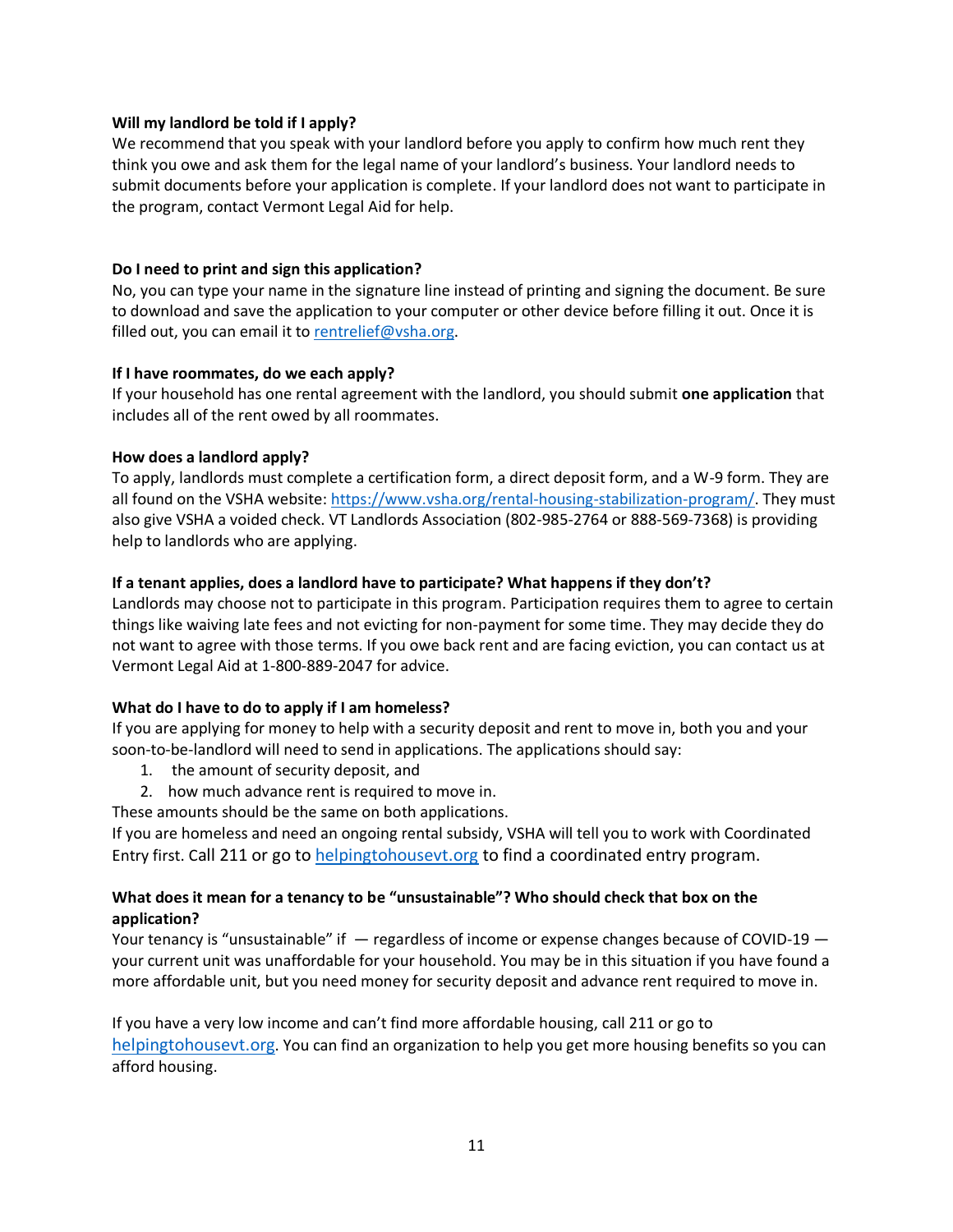#### **Are the forms available in languages other than English?**

The forms are currently only available in English, but will soon be available in other languages. Vermont State Housing Authority (802-828-3295) will have interpreters. If you are having trouble with the application, you contact Vermont Legal Aid (1-800-889-2047) and we will also have interpreters.

#### **What do I do if I have questions about the application?**

Tenants who need help with the application can contact the Vermont Legal Aid intake line: 1-800-889- 2047. More information about the program, including FAQs, is found on the VSHA website: [https://www.vsha.org/rental-housing-stabilization-program/.](https://www.vsha.org/rental-housing-stabilization-program/) Our legal help website also has some information: https://vtlawhelp.org/money-for-past-due-rent

#### AMOUNTS

#### **How much money for back rent can I get?**

For each month in which you owe rent, VSHA will pay your landlord either the amount you owe or the [VSHA payment standard](https://www.vsha.org/wp/wp-content/uploads/2020/02/FY2020-Voucher-Payment-Standards_.pdf)—whichever is lower. If your landlord accepts the grant money, you will not have to pay any late fees or amounts owed above the payment standard.

#### **What happens if my monthly rent is above the VSHA payment standard?**

By accepting grant money, your landlord agrees to accept a maximum of the VSHA payments standard for each month, even if you owe more than that amount. You will not have to pay any amounts owed above the payments standard.

#### **My landlord won't agree to fill out the paperwork unless I pay extra money on the side. What do I do?**

Side payments are not allowed under the program. Your landlord should not insist that you pay more than the VSHA payment standard for each month. If your landlord will not agree to the program terms, contact Vermont Legal Aid at 1-800-889-2047. Be sure to call us if you got a termination notice or papers about a court case.

#### **I am homeless. How much money can I get to help me with new housing?**

If you stayed in housing paid by General Assistance any time since March, you may be eligible for a security deposit and first and last month's rent. To apply, you and your future landlord must both apply. Your applications should say:

- 1. the security deposit amount, and
- 2. how much advance rent is needed to move in.

Your application will be sent to the Vermont Agency of Human Services for help, or you can contact your local coordinated entry organization. Call 211 or go to helpingtohousevt.org to find a coordinated entry program.

#### **OTHER**

#### **Can I get this money if I am not a citizen? What about if I am Not in this country with Legal status?**

The rental housing stabilization program is available to anyone currently renting in Vermont without regard to citizenship or immigration status."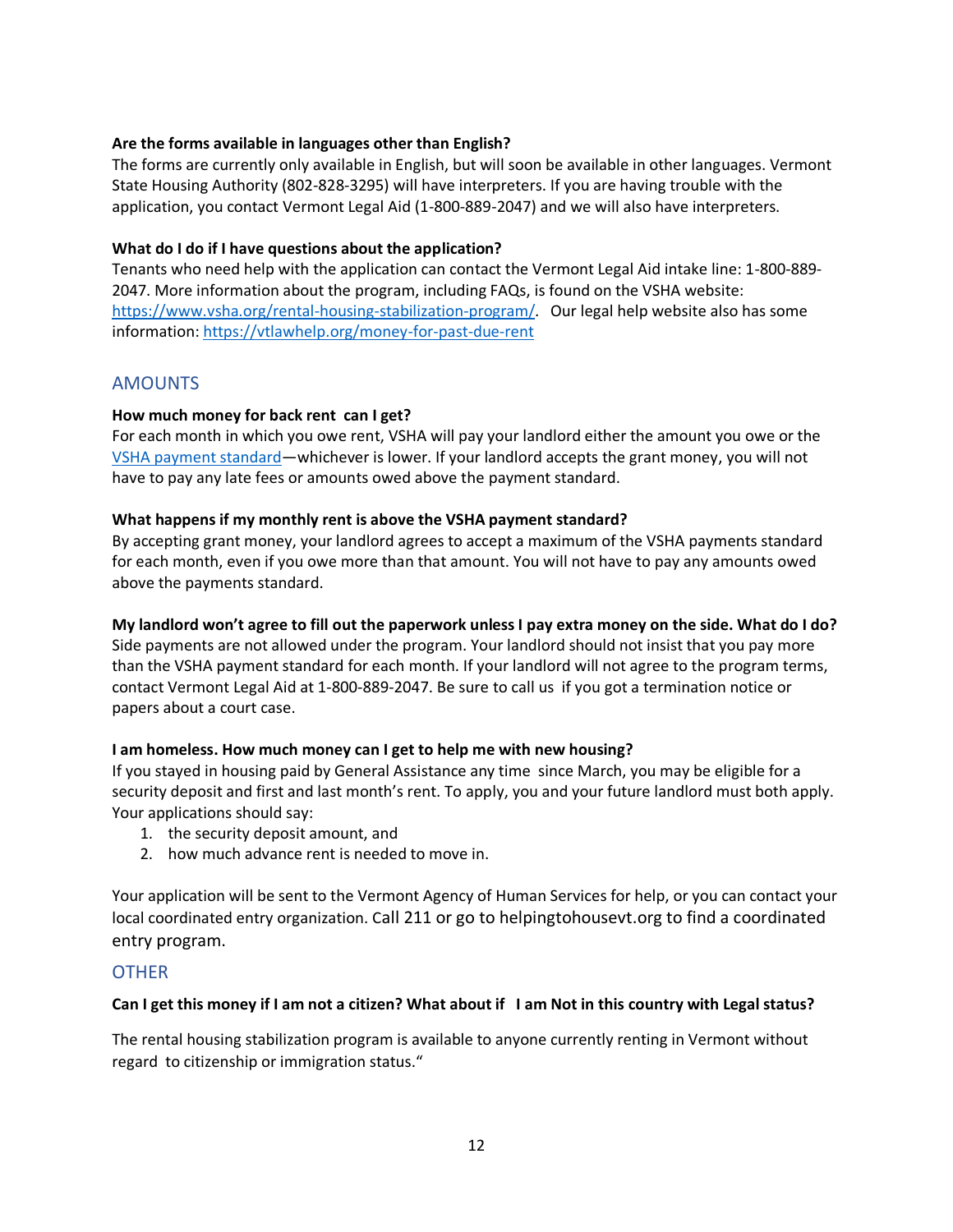#### **If we are approved and my landlord gets the money, does that protect me from eviction? For how long?**

If your landlord accepts grant money, they must drop any pending eviction, waive all late fees, and consider your back rent fully paid for any months covered by the grant. Your landlord also agrees not to evict for non-payment of rent for as many months as the grant covered or for 6 months, whichever is less. However, your landlord may evict you "for cause" (for example, if you seriously break the rules of your lease) if a new issue comes up after the grant is paid. If the landlord accepts the back rent money, and doesn't follow the rules, the landlord might have to pay the money back

#### **Does this money count as income that could affect means-tested benefits or for my taxes?**

This money is paid directly to the landlord. It reduces your housing expense. If a benefit program takes into account a housing expense you pay, it could affect your benefit. If the benefit program doesn't count housing expenses, it will not have an effect. (For example: Medicaid doesn't take housing expenses into consideration, so this wouldn't impact Medicaid.)

#### **How can Vermont Legal Aid help me with this?**

Everyone should try to start this process by:

- 1. contacting your landlord
- 2. confirming how much is owed, and
- 3. applying.

If you don't have access to a computer or smartphone, , ask if your landlord will apply with you and use their computer. Or use the computer of a friend. If you run into problems during that process, call Vermont Legal Aid. Or, if you are not sure what to put on the application, you can contact us as well. Call 1-800-889-2047.

#### **Is there a benefit to waiting to apply, so that I can get help with more months of rent?**

This program is first-come, first-served, with a fixed pot of money. You should get your application in as soon as you can. If you fall behind on rent again before the end of the year, then you can apply for assistance again.

#### **I need help with my mortgage.**

Vermont Housing Finance Agency is running the program for mortgage assistance money. The application is on the Vermont Housing Finance Agency (VHFA) website: [http://www.vhfa.org/map.](http://www.vhfa.org/map)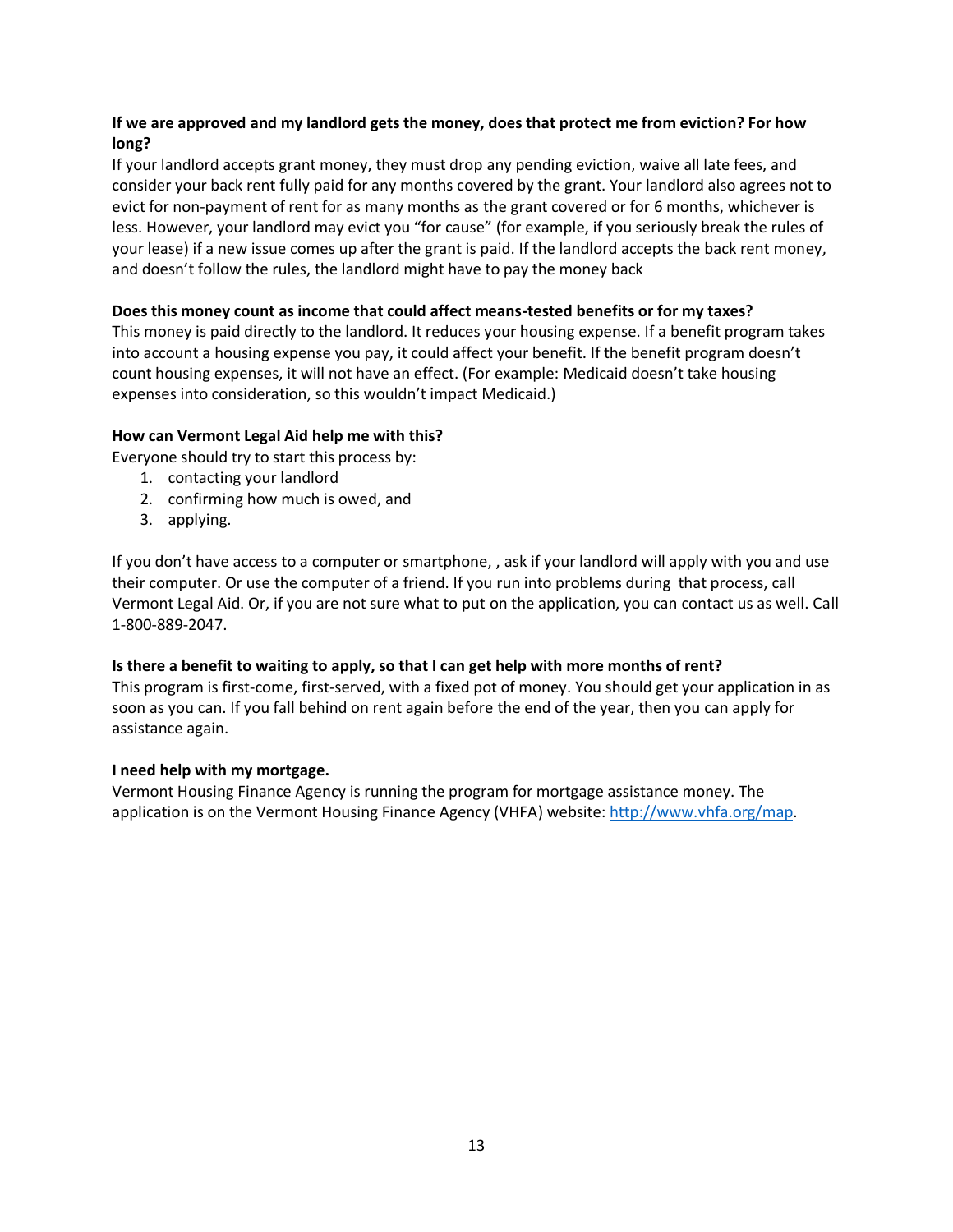## Attachment B

Text on<https://vtlawhelp.org/foreclosures-coronavirus> as of 9/2/2020

# Paying Your Mortgage and Foreclosures During the COVID-19 Coronavirus Crisis

## **New: Vermont COVID Emergency Mortgage Assistance Program**

Starting July 13, 2020, Vermont Housing Finance Agency (VHFA) accepts applications for the Vermont COVID [Emergency](https://www.vhfa.org/map/) Mortgage Assistance Program. The program is funded through the federal CARES Act. It will help Vermont homeowners facing economic hardship because of the COVID-19 pandemic. This program is available to all Vermonters with mortgage payments on their primary residence who meet the income requirements — not just those with a VHFA mortgage. The program could help pay up to six missed monthly mortgage payments. Starting September 1, a revised application lets you apply for money to put toward past-due property taxes (for homeowners who pay taxes directly to their town). To learn more about the mortgage assistance and property tax assistance, read below.

**Video:** On July 23, 2020, Vermont Legal Aid Attorney Grace Pazdan talked about the new financial help homeowners can get to pay overdue mortgage payments and other programs for homeowners who may be facing foreclosure. Watch the video on [Facebook.](https://www.facebook.com/VermontLegalAid/videos/1201597143575570)

This page is about foreclosures. For evictions, visit our page about [evictions](https://vtlawhelp.org/eviction-vermont-covid-19) during [COVID-19.](https://vtlawhelp.org/eviction-vermont-covid-19)

You may have heard of a "moratorium on foreclosures." There are three laws or rules that affect Vermont evictions and foreclosures: the federal CARES Act, the Vermont Judiciary's emergency rules, and a state law called S.333.

- The federal CARES Act prevented the filing of foreclosures on federally backed mortgages in court between March 18 and May 16, 2020. Federally backed mortgages are those financed or guaranteed by Fannie Mae, Freddie Mac, USDA Rural Housing Service (USDA), Federal Housing Administration (FHA), and Veteran's Administration (VA).
- Fannie Mae, Freddie Mac, USDA, FHA and VA have all extended their own bans on foreclosures to December 31, 2020. This means that if you have a federally backed mortgage, your lender cannot take any action to foreclose on your home until 2021.
- S.333 "stays" (pauses) all foreclosures of occupied residences as of May 14, 2020, until the governor declares an end to the State of Emergency, plus 30 days after that.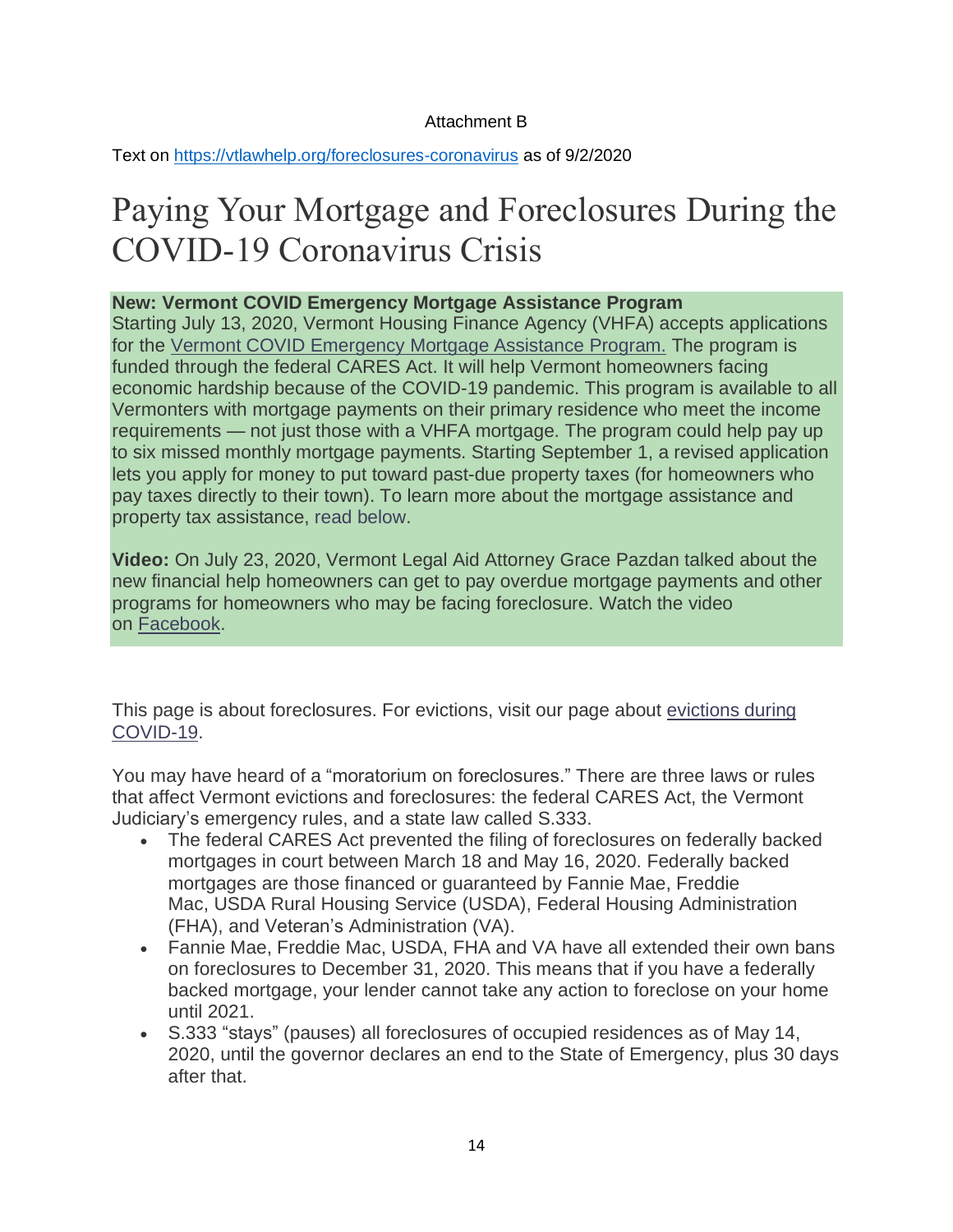Be sure to check this page again as it will change whenever the rules change.

If you have questions after reading the information below, [contact](https://vtlawhelp.org/how-we-can-help) us to ask for help.

## **Can I get money to pay my unpaid mortgage payment?**

The federal government gave Vermont money to help with problems during the pandemic. The money must be used on pandemic problems, including preventing foreclosure, before December 30, 2020.

For help with missed mortgage payments, homeowners can apply for the [Vermont](https://www.vhfa.org/map/) COVID [Emergency](https://www.vhfa.org/map/) Mortgage Assistance Program through Vermont Housing Finance Agency (VHFA). The application deadline was set for August 31, 2020, but it has been extended indefinitely.

To qualify for mortgage assistance, your total household income for the last 90 days must be less than \$15,000 for all Vermont counties (except Chittenden). For Chittenden County your total household income for the last 90 days must be less than \$18,000.

This program is available to all Vermonters with mortgage payments on their primary residence who meet the income requirements — not just those with a VHFA mortgage.

If you own a mobile home and have a loan on it, you may be eligible as well. (You may also be able to get help with past-due lot rental payments through the Rental [Housing](https://vtlawhelp.org/money-for-past-due-rent) [Stabilization](https://vtlawhelp.org/money-for-past-due-rent) Program.)

If you are eligible and enough funds are available, the Vermont Housing Finance Agency will make up to six monthly mortgage payments (including escrow for property taxes and insurance) to your mortgage lender.

Even if you are currently in a forbearance program and your mortgage lender has agreed to let you stop payments for now, you may still qualify for mortgage payment assistance.

Before you can get mortgage assistance payments, VHFA will need to talk to your mortgage servicer about your mortgage debt. You can help make sure that VHFA has the right contact information by calling your servicer and asking for the name and telephone number of the person VHFA should call about your mortgage. You can also send a Request for Information letter to your loan servicer, asking for contact information and giving your loan servicer permission to call VHFA directly to talk about your mortgage. Use our sample Request for [Information](https://vtlawhelp.org/sites/default/files/sample-RFI-for-mortgage-contact.docx) letter [Word document].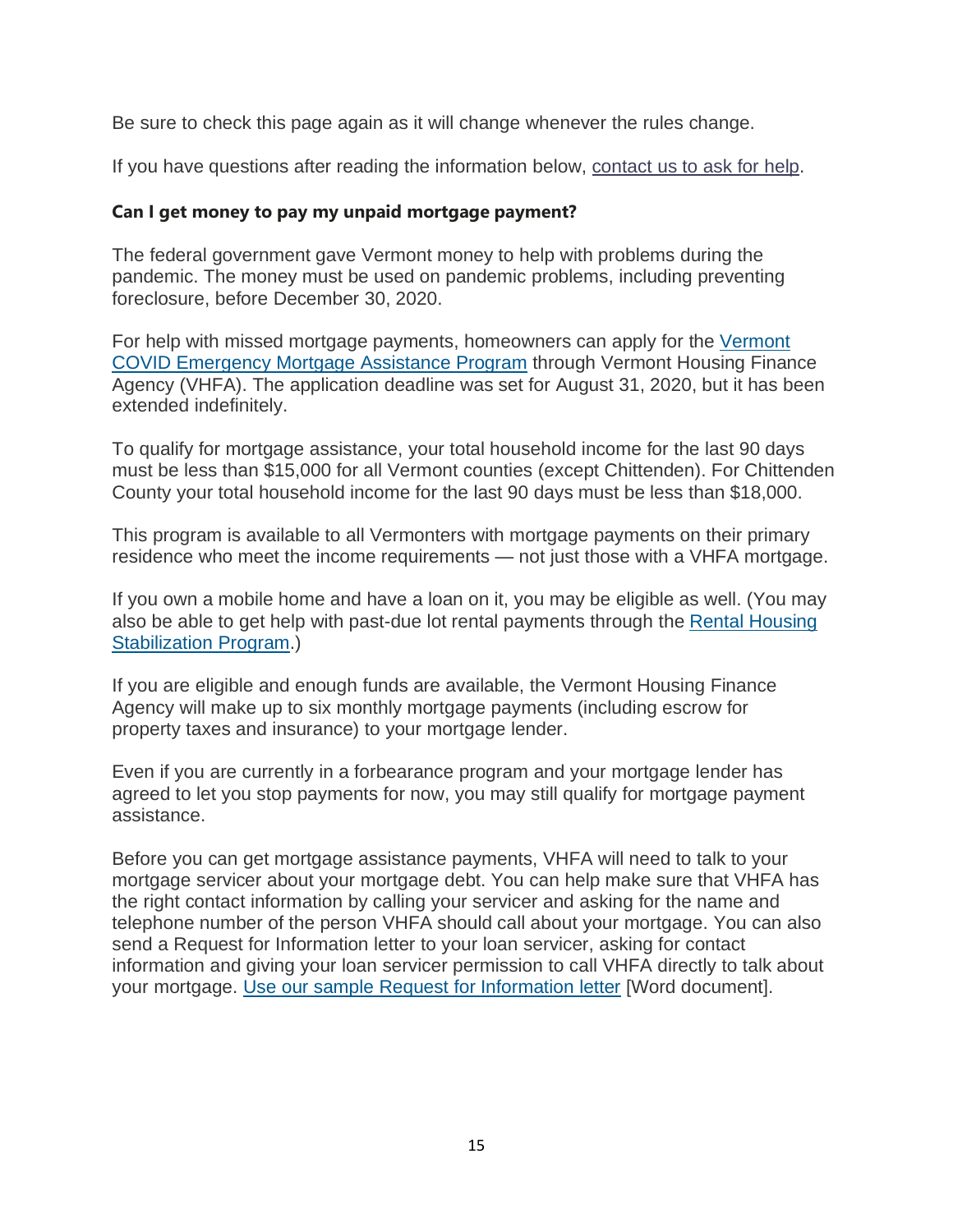If you need help applying for the mortgage relief payments through VHFA, contact:

- VHFA Mortgage [Assistance](https://www.vhfa.org/map/) Progam: Email: [MortgageAssistance@vhfa.org](mailto:MortgageAssistance@vhfa.org) Phone: 802-652-3421; Toll-free: 1-888- 714-2260
- Vermont [HomeOwnership](http://www.vthomeownership.org/) Centers
- Vermont Center for [Independent](http://www.vcil.org/) Living (VCIL)
- [AALV](https://www.aalv-vt.org/) (resources for New Americans, including translation assistance).

## **For more [information](https://www.vhfa.org/map/) about the program and to apply, see VHFA's Vermont COVID Mortgage [Assistance](https://www.vhfa.org/map/) Program website.**

## **Can I get money to pay past-due property taxes?**

Yes. If you have a mortgage and you pay your property taxes directly to your town, you can apply for help paying your past-due property taxes that were due on or after March 1, 2020.

Starting September 1, a revised application lets you apply for help paying past-due property taxes. You must have a mortgage to be eligible for this help. If you only need property tax help, the amount of property tax assistance you might get is up to six times your monthly mortgage payment for any property taxes that were due on or after March 1, 2020. The payment is made to your town.

## **I am not paying my mortgage. What should I do?**

Everyone should ask their lender for a "forbearance." That is the term used when a lender agrees to put off until later the payments due on your mortgage. Many lenders are helping homeowners during this time.

If your mortgage has federally backed financing from Fannie Mae, Freddie Mac, USDA or FHA, you should be able to get a 180-day, no-interest, no-fee forbearance. The months of payment are added to the end of your mortgage. You can ask for and get the forbearance extended for another 180 days if you are still experiencing a hardship.

## **Can my lender file in court to foreclose?**

If your mortgage has federally backed financing from Fannie Mae, Freddie Mac, FHA, USDA or VA, the lender:

- Won't file a foreclosure between March 18 and December 31, 2020.
- Can't file a foreclosure if you ask for and get a "forbearance." This means the lender is not going to go after your mortgage payment now, but will add it to the end of your mortgage.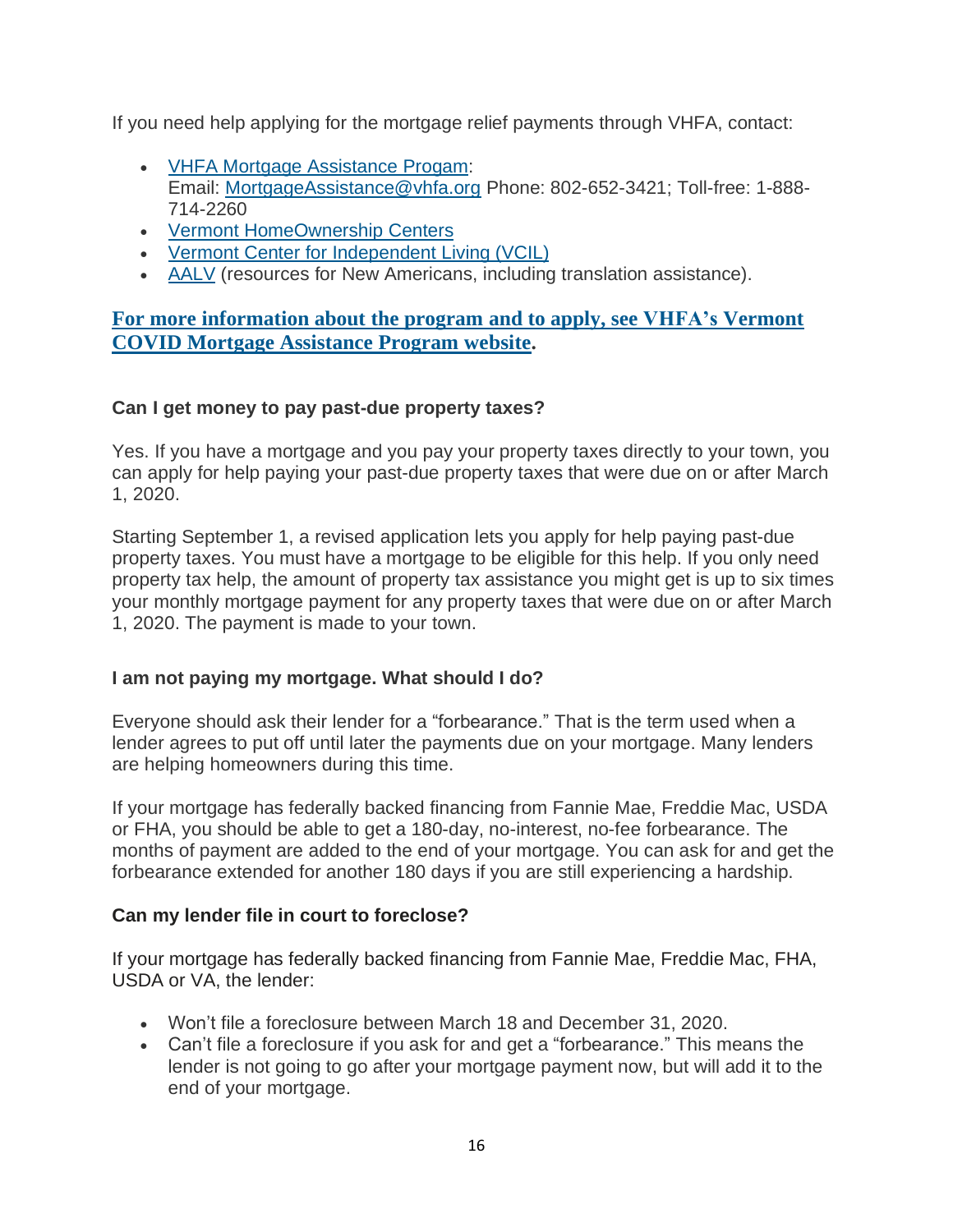If you have a federally backed mortgage, and a foreclosure case was filed in court when it should not have been, you can file a motion to dismiss that foreclosure case.

If your mortgage is not federally backed, and you are more than 120 days delinquent (past due), your lender can file a foreclosure.

## **I was served with a Summons and Complaint for foreclosure**

You should file an [Answer](https://vtlawhelp.org/foreclosure-process-vermont#answer). You can use our Answer form. The only difference is your signature on the Answer doesn't have to be notarized, instead it must say: "I declare that the above statement is true and accurate to the best of my knowledge and belief. I understand that it the above statement is false, I will be subject to the penalty of perjury or other sanctions in the discretion of the court."

## **What will happen to the foreclosure case filed against me in court?**

If you live in the mortgaged property, the foreclosure is "stayed" (paused). That means the lender and the court can't take further steps. Also, the redemption period is paused. The case will remain stayed until 30 days after the governor declares the State of Emergency is ended.

If no one lives in the property, the foreclosure action can go forward.

## **I got a Writ of Possession but want to stay in my home**

If the State of Emergency is in effect, the execution date of the Writ is paused or "stayed." It will need to be served again once the governor lifts the State of Emergency by declaration.

You can file a motion to stay the Writ of Possession. Here are some reasons you can ask for the Writ of Possession to be stayed (paused):

- You are getting a forbearance from your lender.
- You will be able to reinstate your mortgage as soon as you get assistance from the state.
- You have a medically vulnerable person in your household, and it is not safe to try to find another place to live.

[Contact](https://vtlawhelp.org/how-we-can-help) us and we will help you file a motion to stay the Writ of Possession.

## More on the federal CARES Act and foreclosure

The federal CARES Act provides some help if you have a mortgage that is federally backed. This includes mortgages financed or guaranteed by Fannie Mae, Freddie Mac, USDA, FHA or VA. You can use the following information to find out if you have a federally backed mortgage: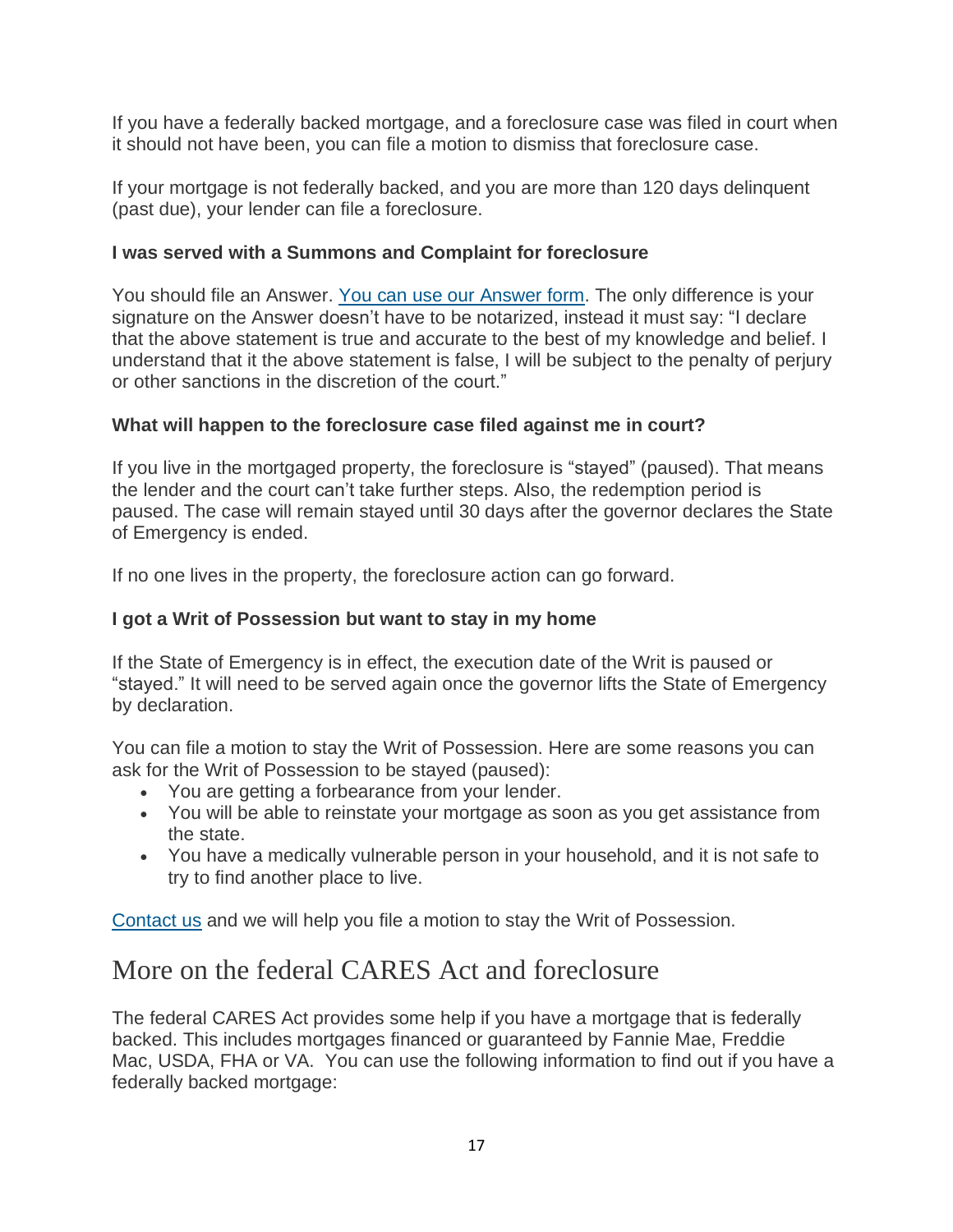- Fannie Mae and [Freddie](https://ww3.freddiemac.com/loanlookup/) Mac have loan look-up tools. You can see if they own your [mortgag](https://www.knowyouroptions.com/loanlookup)e.
- To determine if your loan is FHA-insured, look for: an FHA case number on your mortgage document, specific language in the mortgage and note forms, or an FHA premium on your mortgage statement. In some cases, loans may have been stripped of their FHA-insured status. Call the Department of Housing and Urban Development (HUD) National Servicing Center at 877-622-8525 if you have questions.
- A VA-guaranteed loan has specific language in the note and mortgage identifying it as a VA loan. You will also see fees paid to the VA noted in closing documents.
- If you have a mortgage directly extended by the USDA Rural Housing Service (RHS) you may be very familiar with the agency. However, if you have a privately serviced USDA RHS-guaranteed loan, you may not know that. If you think you may have a RHS-guaranteed loan, ask your mortgage servicer / lender to review your closing documents for you.

Under the CARES Act, a mortgage servicer / lender of federally backed mortgage loan may not:

- start a judicial or nonjudicial foreclosure process
- move for a foreclosure judgment
- order a sale, or
- execute a foreclosure-related eviction or foreclosure sale

between March 18 and May 16, 2020. This applies even if you do not have a hardship due to COVID-19. See § [4022\(c\)\(2\).](https://library.nclc.org/sec-4022-foreclosure-moratorium-and-consumer-right-request-forbearance) **Note: Fannie Mae, Freddie Mac, USDA, FHA and VA have recently extended their own bans on foreclosures. See above.**

If you have a federally backed mortgage loan **and** you have financial hardship due to COVID-19, you can ask for and get a forbearance (postponement) of mortgage payments for up to 180 days. You can then ask for and get additional forbearance for up to another 180 days. During the forbearance period, no fees, penalties, or interest will accrue on your mortgage account beyond the amounts scheduled or calculated. It will be as if you made all payments on time and in full under the terms of the mortgage contract. This appears to apply during the COVID-19 emergency or until December 31, 2020, whichever is earlier. See § [4022\(b\),](https://library.nclc.org/sec-4022-foreclosure-moratorium-and-consumer-right-request-forbearance) (c)(1).

## **If you do not have a federally backed mortgage**

If you are impacted by COVID-19 and you are not able to make mortgage payments, contact your mortgage servicer / lender. If you can get more time to pay, be sure to ask:

- if you will be charged late fees, penalties or interest
- if postponed payments will be recorded in your credit report
- if you need to send any documents to show you are experiencing hardship due to the COVID-19 crisis.